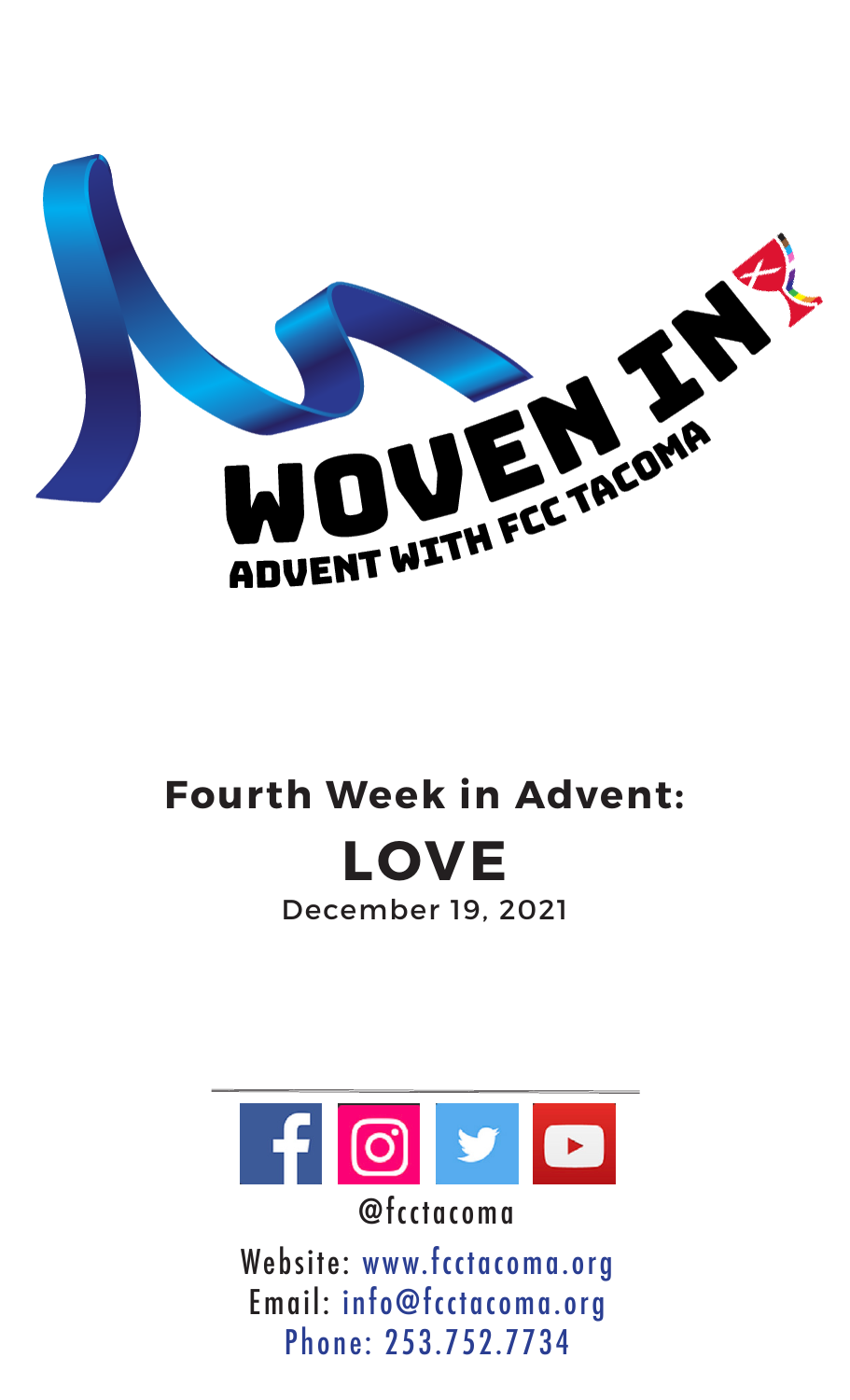#### *\*All are invited to rise as they wish, in spirit or in body.*

| <b>Gathering Music</b>                                                                                                                                                     |                               |
|----------------------------------------------------------------------------------------------------------------------------------------------------------------------------|-------------------------------|
| Welcome                                                                                                                                                                    | Rev. Doug Collins             |
| <b>Prelude</b>                                                                                                                                                             | CH 162                        |
| <b>What Child is This</b>                                                                                                                                                  |                               |
| <b>Lighting of the Advent Wreath</b><br><b>The Candle of Peace</b>                                                                                                         | Ruan Murphy<br>& Gloria Utley |
| <b>Sung Response</b><br>When God is a Child                                                                                                                                | CH 132                        |
| *Opening Hymn<br>Angels We Have Heard on High                                                                                                                              | <b>CH 155</b>                 |
| <b>A Time for Prayer</b><br>After a pastoral prayer is offered,<br>you're invited to come forward and light a candle<br>as we continue our time of prayer.<br>Weave CH 495 |                               |
| You're invited to come forward and with material to<br>weave into the loom.                                                                                                |                               |
| <b>Unison Prayer of Response</b><br>"Eternal Spirit, Earth-maker, Pain-bearer"<br>insert located in pew racks.                                                             |                               |

### **Scripture Reading Luke 2:1-20**

In those days a decree went out from Emperor<br>Augustus that all the world should be Augustus that all the world should be registered. **<sup>2</sup>** This was the first registration and was taken while Quirinius was governor of Syria. **<sup>3</sup>** All went to their own towns to be registered. **<sup>4</sup>** Joseph also went from the town of Nazareth in Galilee to Judea,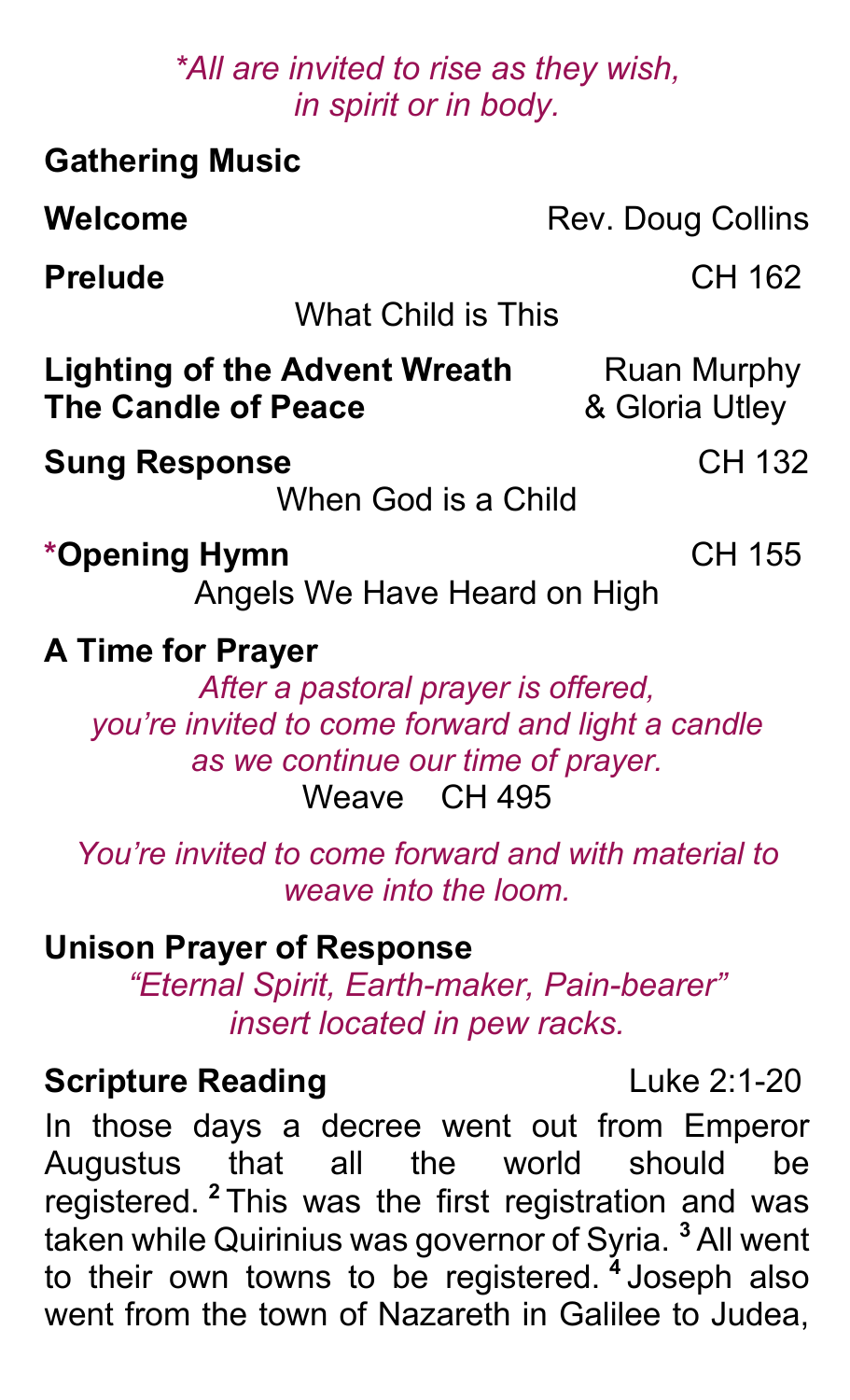to the city of David called Bethlehem, because he was descended from the house and family of David. **<sup>5</sup>** He went to be registered with Mary, to whom he was engaged and who was expecting a child. **<sup>6</sup>** While they were there, the time came for her to deliver her child. **<sup>7</sup>** And she gave birth to her firstborn son and wrapped him in bands of cloth, and laid him in a manger, because there was no place for them in the inn.

**<sup>8</sup>** In that region there were shepherds living in the fields, keeping watch over their flock by night. **<sup>9</sup>** Then an angel of the Lord stood before them, and the glory of the Lord shone around them, and they were terrified. **<sup>10</sup>** But the angel said to them, "Do not be afraid; for see—I am bringing you good news of great joy for all the people: **<sup>11</sup>** to you is born this day in the city of David a Savior, who is the Messiah, the Lord. **<sup>12</sup>** This will be a sign for you: you will find a child wrapped in bands of cloth and lying in a manger." **<sup>13</sup>** And suddenly there was with the angel a multitude of the heavenly host praising God and saying,

**<sup>14</sup>** "Glory to God in the highest heaven,

and on earth peace among those whom he favors!"

**<sup>15</sup>** When the angels had left them and gone into heaven, the shepherds said to one another, "Let us go now to Bethlehem and see this thing that has taken place, which the Lord has made known to us." **<sup>16</sup>** So they went with haste and found Mary and Joseph, and the child lying in the manger. **<sup>17</sup>** When they saw this, they made known what had been told them about this child; **<sup>18</sup>** and all who heard it were amazed at what the shepherds told them. **<sup>19</sup>** But Mary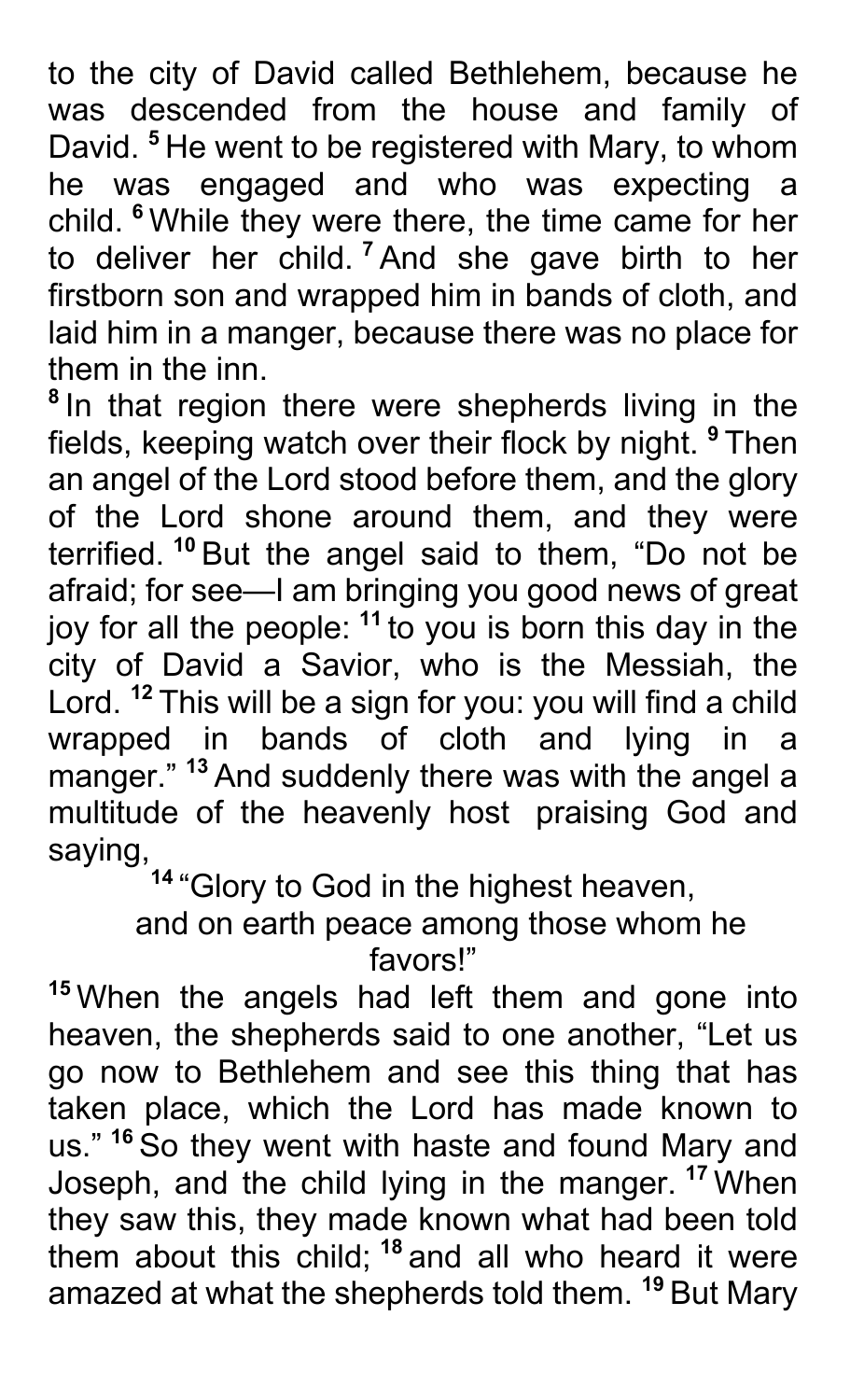treasured all these words and pondered them in her heart. **<sup>20</sup>** The shepherds returned, glorifying and praising God for all they had heard and seen, as it had been told them.

L: The Word of God for the people of God.

**C: Thanks be to God.**

**Sermon** Rev. Doug Collins **" Woven In: Thread of Love"**

# Love Came Down **Insert**

# **Call to Offering**

*Financial offerings may be placed in either of the two collection plates located in the back of the sanctuary. You can give online anytime at fcctacoma.org/give.*

### **Prayer of Thanksgiving**

### **Communion Hymn** CH 414

Eat This Bread

# **Sharing God's Feast**

*All who wish are welcome and invited to partake of the elements.*

Musical Meditation

# **Invitation to Discipleship**

# **\*Closing Hymn** CH 144

O Little Town of Bethlehem

# **Benediction**

# **Dismissal & Postlude** FCC Trio

*Worshippers are asked to refrain from congregating indoors. We look forward to catching up in the courtyard.*